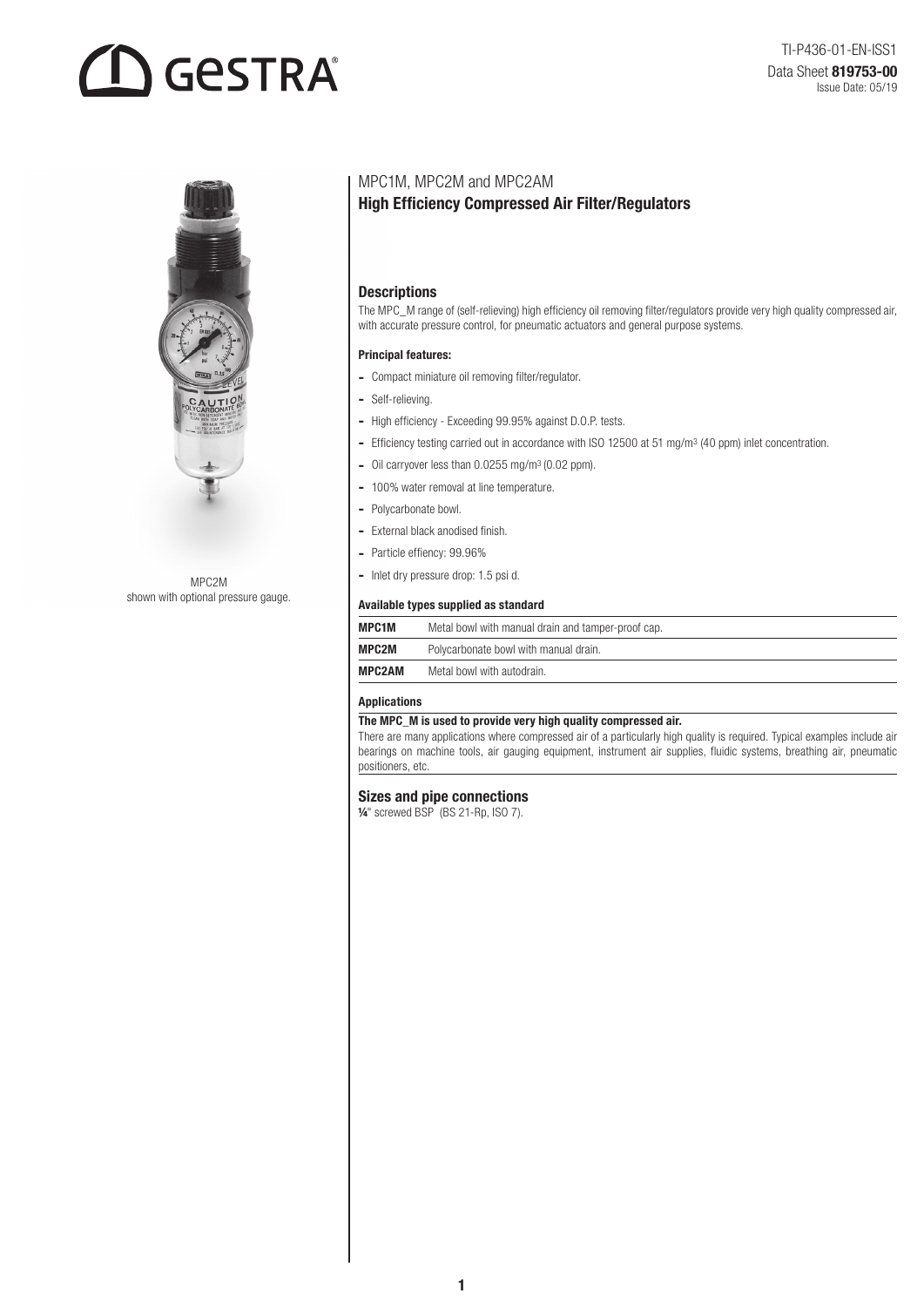### Spring range (operating pressure range)

All regulators can be adjusted to zero pressure, or above the figures shown. The operating range is marked on the unit.

| <b>Standard spring</b> | 0.7 - 9.0 bar q   |
|------------------------|-------------------|
|                        | $0.2 - 2.0$ bar q |
| <b>Optional spring</b> | $0.3 - 4.0$ bar g |

Note: The MPC\_M will be supplied with the standard spring unless an alternative option has been specified when placing an order.

#### Operating limits

| -p-1-0-1-1-20 --------       |                    |                              |  |
|------------------------------|--------------------|------------------------------|--|
| Maximum pressure/temperature | Polycarbonate bowl | 10 bar q $@$ 50 $^{\circ}$ C |  |
|                              | Metal bowl         | 17 bar q $@$ 80 $^{\circ}$ C |  |

#### **Materials**

| Part            | <b>Material</b>                  |  |  |
|-----------------|----------------------------------|--|--|
| Body            | Aluminium - anodised             |  |  |
| Bowl            | Polycarbonate or aluminium alloy |  |  |
| Bonnet assembly | Aluminium                        |  |  |
| Filter element  | Microfibre/stainless steel       |  |  |
| Valve           | Nitrile                          |  |  |

# Dimensions (approximate) in mm and kg



### Optional extras

#### Airsets

The MPC2M, MP2AM filter/regulators are also available as airsets, consisting of Type 8 or FK21 bracket, mounting ring and pressure gauge (see the 'MPC\_M optional extras' table below).

# MPC optional extras - Selection table

 $S =$  Supplied as standard

 $OE =$  optional extra

= not available

| <b>Feature</b>                                                         |                   | <b>MPC1M</b>                                   | <b>MPC2M</b> | <b>MPC2AM</b> |
|------------------------------------------------------------------------|-------------------|------------------------------------------------|--------------|---------------|
|                                                                        | Without drain     |                                                | 0E           |               |
| <b>Polycarbonate bowl</b>                                              | With manual drain | S<br>0E<br>S<br>0E<br>S<br>0E<br>0E<br>S<br>0E |              |               |
| <b>Bowl</b> guard                                                      |                   |                                                |              |               |
|                                                                        | With manual drain |                                                |              |               |
| Metal bowl (no sight glass)                                            | With autodrain    | 0E<br>S<br>0E                                  | S            |               |
| Tamper-proof cap                                                       | With locking seal |                                                |              | 0E            |
| 50 mm Ø<br>Pressure gauge<br>40 mm Ø<br><b>Type 8 mounting bracket</b> |                   |                                                |              | 0E            |
|                                                                        |                   | 0E                                             |              |               |
|                                                                        |                   |                                                |              | 0E            |
| <b>FK21 fixing kit</b>                                                 |                   |                                                |              | 0E            |
| <b>Aluminium mounting ring</b>                                         |                   | S                                              | 0E           | 0E            |

Note: A tamper-proof cap with locking seal is recommended as an optional extra for MPC2M and MPC2AM airsets.

#### Tamper-proof cap

(Standard on MPC1M)

**Dimensions** (approximate) in millimetres



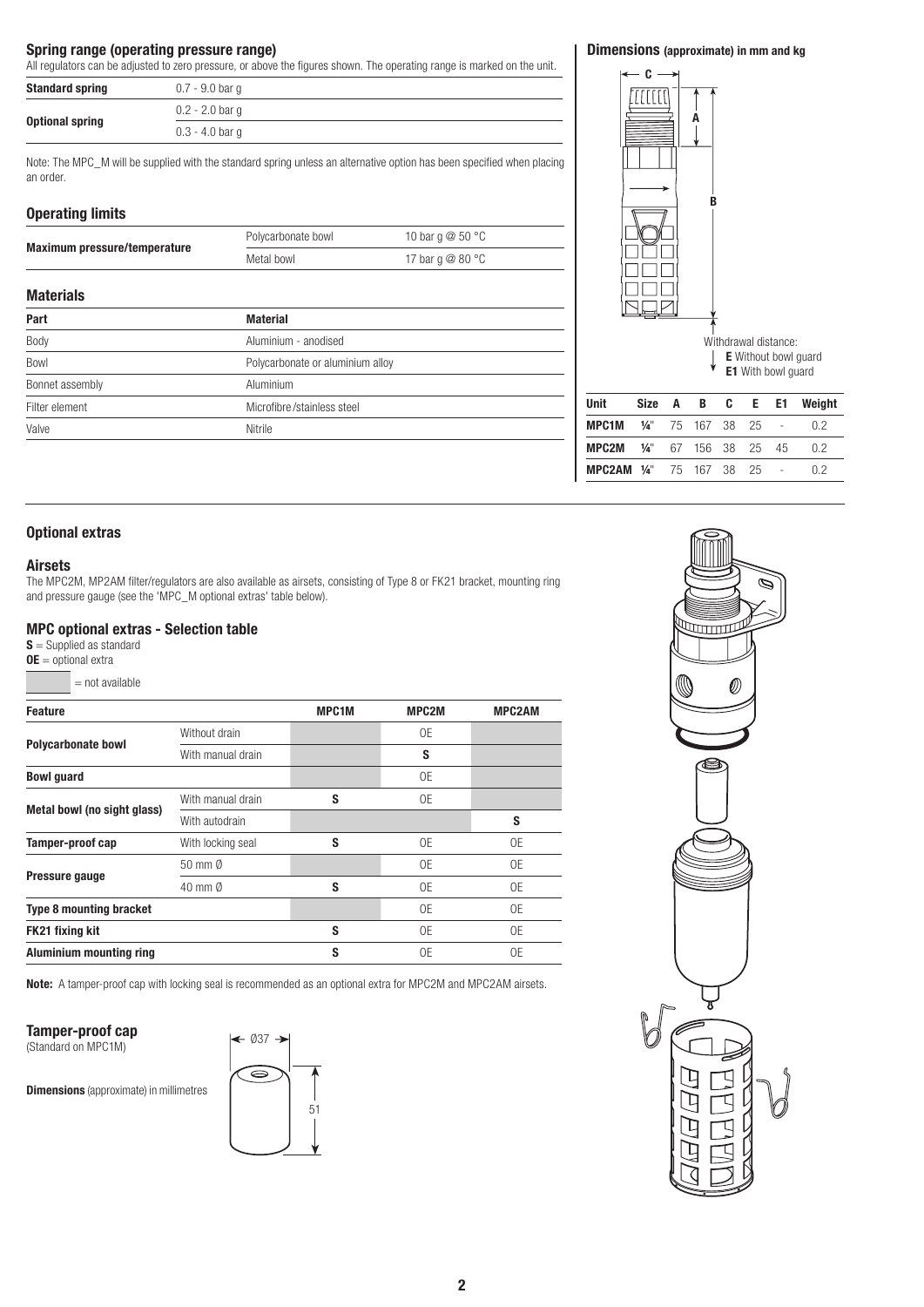# Optional extras (continued)

# Type 8 mounting bracket and mounting ring

#### For general installation.

The filter/regulator can be mounted using this zinc plated mild steel bracket and aluminium mounting ring. Both items must be specified when placing an order.

38 10 64 31



#### FK21 fixing kit

The FK21 fixing kit is required to mount the MPC\_M onto the GESTRA range of PN pneumatic actuators. The aluminium mounting ring must also be specified.

**Dimensions** (approximate) in millimetres

**Dimensions** (approximate) in millimetres



# Optional pressure gauge (Not for MPC2AM)

Available in two sizes (1½" and 2"), with 3 pressure ranges. The face is marked in both bar and psi. Please state, size and pressure range when placing an order.

|                        | $0$ to 2 bar   | $0$ to 30 psi  |  |
|------------------------|----------------|----------------|--|
| <b>Pressure ranges</b> | $0$ to $7$ bar | $0$ to 100 psi |  |
|                        | $0$ to 11 bar  | $0$ to 160 psi |  |
|                        |                |                |  |





#### Performance selection (with primary pressure 10 bar)

For any specified primary filtration pressure, there is a maximum recommended air flowrate. Keeping within this, will ensure that the element performance maintains the stated high efficiency levels, particularly for the removal of oli and water contaminants.



Air flow dm3/s

Air flow scfm

Use of the product in this region may reduce the oil removing efficiency.

Graph utilises some typical values for secondary flow/ pressure to demonstrate droop